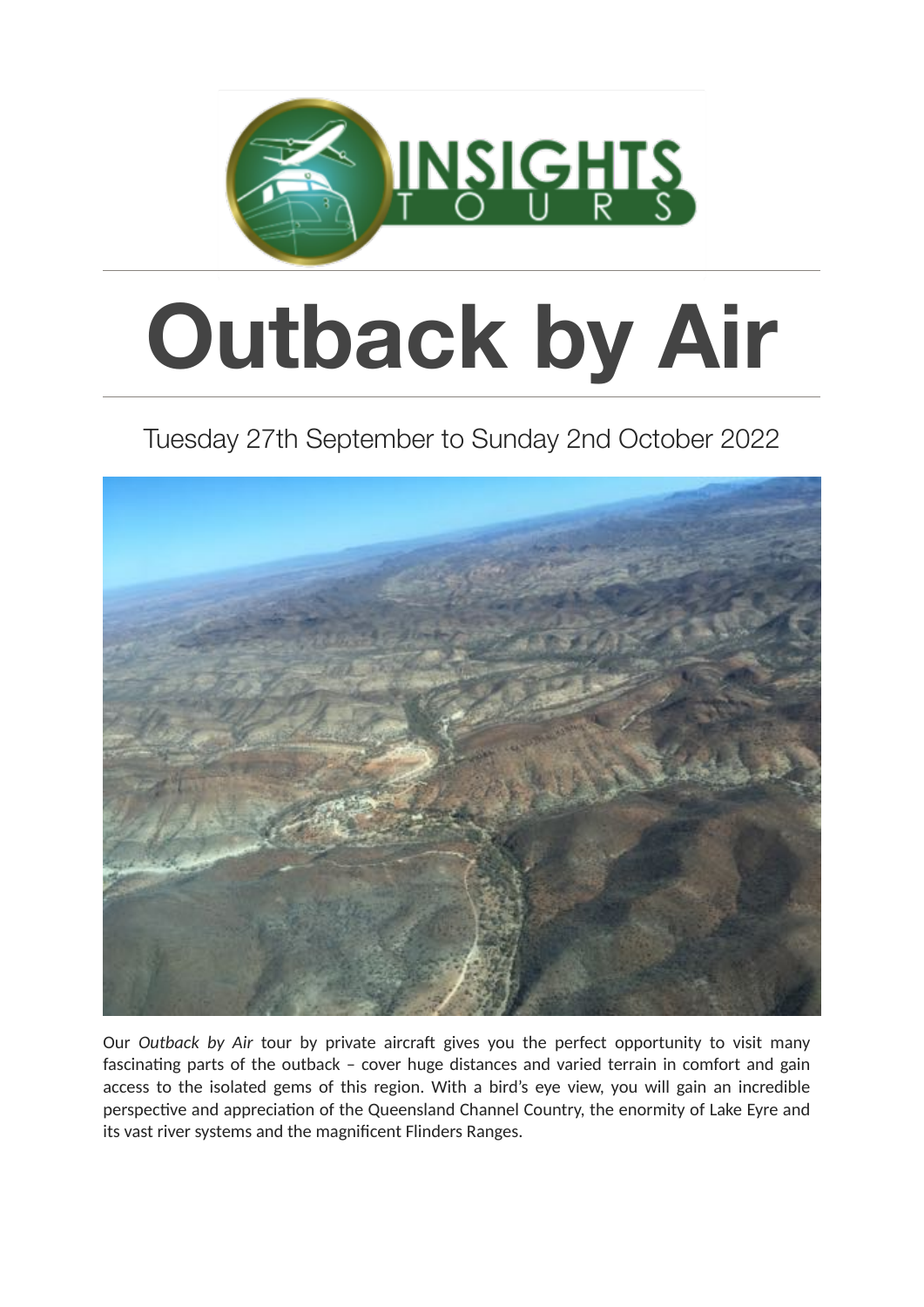The tour encompasses the corner country of Queensland, South Australia and New South Wales, characterised by mulga country, immense intermittent flood plains, red desert dunes and salt pans, ancient mountain ranges and lunar landscapes. Visit places with astounding history like Lake Mungo, where human remains dating from  $40,000$  years have been found  $-$  as well as the iconic and infamous, like Birdsville, Winton, Painted Desert and Lark Quarry. Your accommodation is as varied as the landscape and is part of the experience. Outback by Air is inclusive of all meals and touring, is fully escorted and has a maximum of 7 guests.

## **Day 1**

#### Tuesday 27th September – Wollongong to Thargomindah

Depart Shellharbour Airport, heading north west over inland NSW and the Ramsar listed Macquarie Marshes before landing at Bourke for a comfort stop. Heading further north-west and over the border into Queensland to Eulo, we land at this tiny town - home to the Eulo Queen Hotel with its exotic and intriguing history. The queen title relates to the Mauritian lady who coestablished the hotel in 1886 and the myths and legends of her characterise this unique pub where we have lunch - a stroll from the airstrip.

A short flight to Thargomindah where we tour this historic town on the Bulloo River. We visit the old hydro power station, which gave Thargomindah the distinction of being the first Queensland town outside Brisbane to be supplied with electricity, as well as Leahy House and the restored hospital.

Overnight at the Oasis Motel

## **Day 2**

#### Wednesday 28th September – Thargomindah to Winton

A morning flight to Lark Quarry. Flying west from Thargomindah, a tremendous view of the expansive floodplain of the Cooper Creek unfolds, before we overfly the remote settlement of Windorah. This is the heart of the famed Channel Country and you'll appreciate why its so called after seeing this spectacular landscape.

We land near Lark Quarry Conservation Park to come face-to-face with ancient history - this is the site of the world's only known dinosaur stampede site, nowadays protected inside a solar-powered shelter, the Dinosaur Stampede National Monument

Here, you'll be transported back to a prehistoric age—the site reveals a snapshot of history 95 million years in the making! Gaze in awe at more than 3,300 dinosaur footprints embedded in a fossilised rock face, thought to be the result of a dinosaur stampede-a palaeontologists paradise!



Dinosaur Stampede National Monument (Tourism and Events

A short flight takes us to Winton - home of the Waltzing Matilda Centre telling the story of Banjo Paterson's most famous work. We'll have an introduction to Winton and its place in aeronautical history before checking into our accommodation.

Overnight at North Gregory Hotel.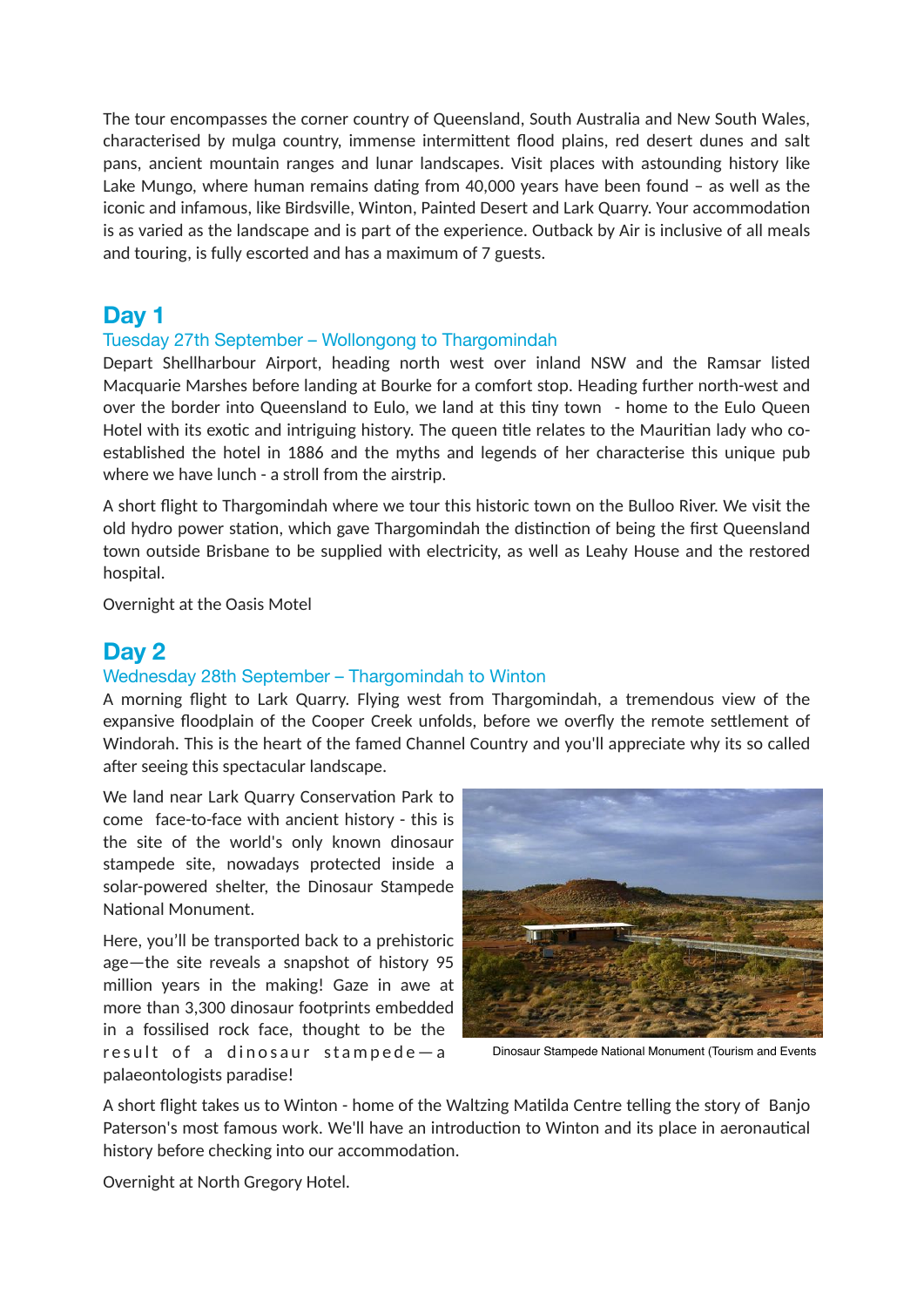## **Day 3**  Thursday 29th September – Winton to Birdsville



Queensland Channel Country . Image John Tuckerman

We follow the Diamantina River from near its headwaters west of Winton, all the way to Birdsville. At our lower flight altitude we enjoy a perspective only possible from our plane.

Arriving at Birdsville in time for lunch at the iconic hotel then some time to visit the Simpson Desert National Park Visitor Centre. Experience the serenity of the desert on a sunset tour to Big Red, one of the largest sand dunes in the Simpson Desert, about 40 kms from Birdsville.

Overnight at Birdsville Hotel.

### **Day 4**

#### Friday 30th September – Birdsville to Arkaroola

Morning departure for the highlight of the tour – mighty Lake Eyre. We overfly then track south over the stunning and intriguingly-shaped salt lakes of the Simpson Desert to the magnificent expanse of Lake Eyre. We overfly the western shore of the lake and the monumental Warburton Groove, the astonishing northern entrance of the lake. See most of the major watercourses which flow into Lake Eyre including Kallakoopah Creek, Warburton Creek, Neales River and Macumba River. After a comprehensive sightseeing flight over the Painted Desert near Coober Pedy we land at the remote outpost of William Creek and enjoy lunch at the hotel.

In the afternoon, our flight takes over the southern part of Lake Eyre and Marree Man - a mysterious, giant excavation in the remote desert then over Lake Torrens to the Flinders Ranges. We fly over Wilpena Pound, a truly remarkable geological formation best appreciated from our special aerial viewpoint and continue to Arkaroola Wilderness Sanctuary, an award-winning property in the rugged and spectacular northern Flinders Ranges where we stay 2 nights.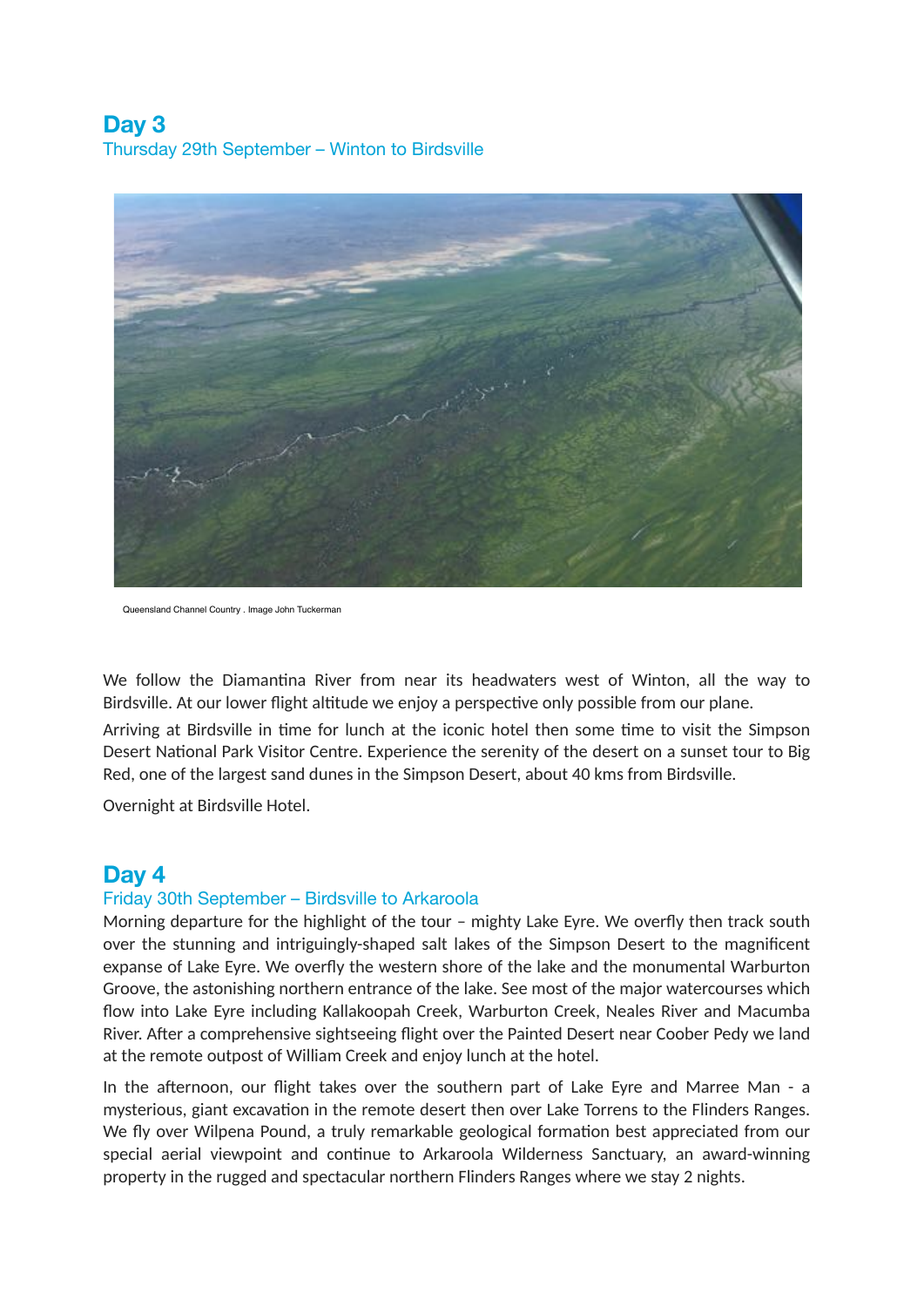

Arkaroola Wilderness Sanctuary views(Copyright SATC), WIlpena Pound (John Tuckerman)

Overnight at Arkaroola Wilderness Sanctuary.

## **Day 5**  Saturday 1st October – Arkaroola

A specially arranged day tour by specially constructed open top 4WD traverses some of the most rugged country on earth, to the depths of ancient seabeds and across razor-back ridges. Travel along creeks overshadowed by long-lived gum trees, explore wide-open plains and historic locations of Copper Mines.

Our guide will share knowledge of Arkaroola's ancient geology, local history and flora and fauna for a fascinating journey as you travel along the wide expanses of Arkaroola creek with its majes6c River Red Gums and explore the eastern side of Arkaroola including the unique Paralana Hot Springs with its radiogenically heated water and site of a 1920's health spa. We also visit the East Painter Gorge and Yudnamutana Gorges and enjoy this spectacular, ancient Flinders Ranges.

Overnight at Arkaroola Wilderness Sanctuary.

## **Day 6**

#### Sunday 2nd October – Arkaroola to Wollongong

Our flight takes us south-east over the expanse of Lake Frome and the remote Mundi Mundi Plains before crossing the Barrier Ranges lying near the border of NSW and South Australia. After a bird's-eye view of the famed "Silver City" of Broken Hill we head east over the Menindee Lakes and the Darling River to Lake Mungo.

We land at Mungo where we meet our guide for an exclusive tour of the Lake Mungo dunes with a picnic lunch in a special place. This extraordinary area is part of the Willandra Lakes Region World Heritage Area, a chain of once-lush lakes between Willandra Creek and the Lachlan River.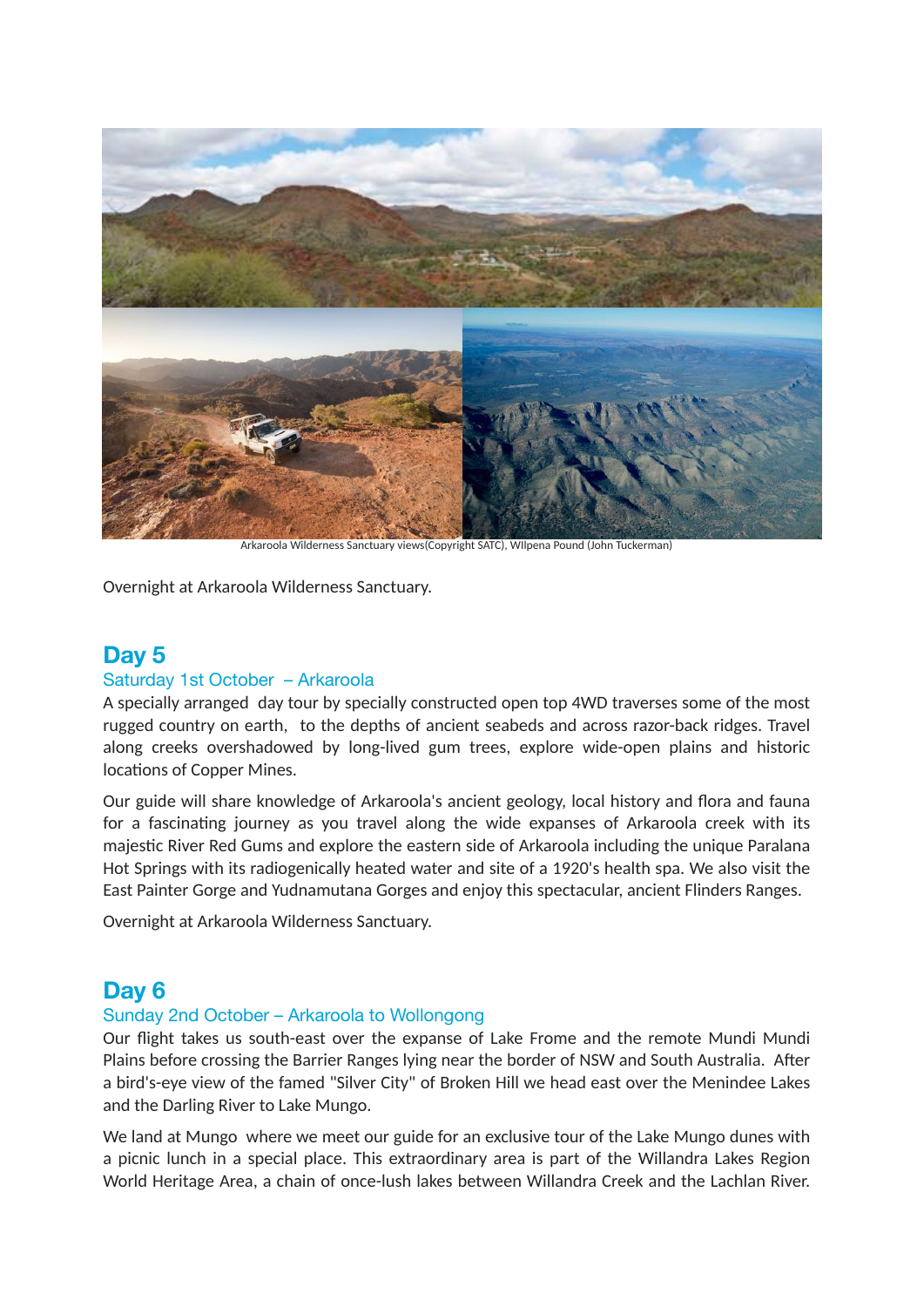Lake Mungo dried up around 14,000 years ago, and today a great crescent-shaped dune, called the Walls of China, stretches along the eastern shore of the lakebed.

It was here that the world discovered the deep human history of Australia, with the dating at 40,000 years of the remains of Mungo Man and Mungo Lady, now returned to Mungo and the traditional owners of the land.

Our tour visits Lake Mungo, the Walls of China, Mungo Visitor Centre and the Mungo Woolshed built by Chinese laborers back in 1869.

After our visit we reboard our plane for the flight to Wollongong arriving about 5pm.

## **General Information & Booking Conditions**

#### **Cost**

The cost of this tour is \$11,495 AUD

The cost includes:

- $\bullet$  travel by private chartered aircraft
- $\bullet$  motel style accommodation on a twin share basis in ensuite rooms
- all sightseeing excursions, guided touring, transfers and entrance fees to all places as specified in the itinerary
- all meals
- services of Insights Tours' Tour Escort throughout the tour
- all taxes and charges
- a personal complimentary reusable metal water bottle

#### Additional costs

The additional costs are: drinks, travel insurance and items of a personal nature and anything not specified above.

#### Single accommodation

Single occupancy of a room is available for an additional cost of \$340 AUD

#### To make a booking

Please complete the enclosed booking form and return it to Insights Tours with your deposit. Each place on the tour requires a \$500 deposit.

The balance will be due by Friday 29th July 2022.

#### Cancellation policy

For cancellations on or before Friday 29th July 2022 the cancellation fee will be the amount of the deposit.

For cancellations after Friday 29th July 2022 the cancellation fee will be 100% of the total tariff, that is, there is no refund of the total tariff.

Insights Tours strongly recommends that insurance cover be obtained.

#### **Insurance**

We strongly recommend travel insurance to cover cancellation fees as well as medical emergencies, including for eg; contracting Covid and being required to isolate, lost luggage and unforeseen delays during the tour. Insights Tours can provide information about obtaining insurance. We are an accredited agent of Covermore insurance.

#### Viability of tour

In the event that the economic minimum number of guests is not reached, the tour will be cancelled by Insights Tours no later than Monday 1st August 2022 and we will refund in full any money paid.

#### **Luggage**

Please limit your luggage to 1 suitcase and 1 piece of hand luggage per person. The maximum weight for your total luggage is 15kgs.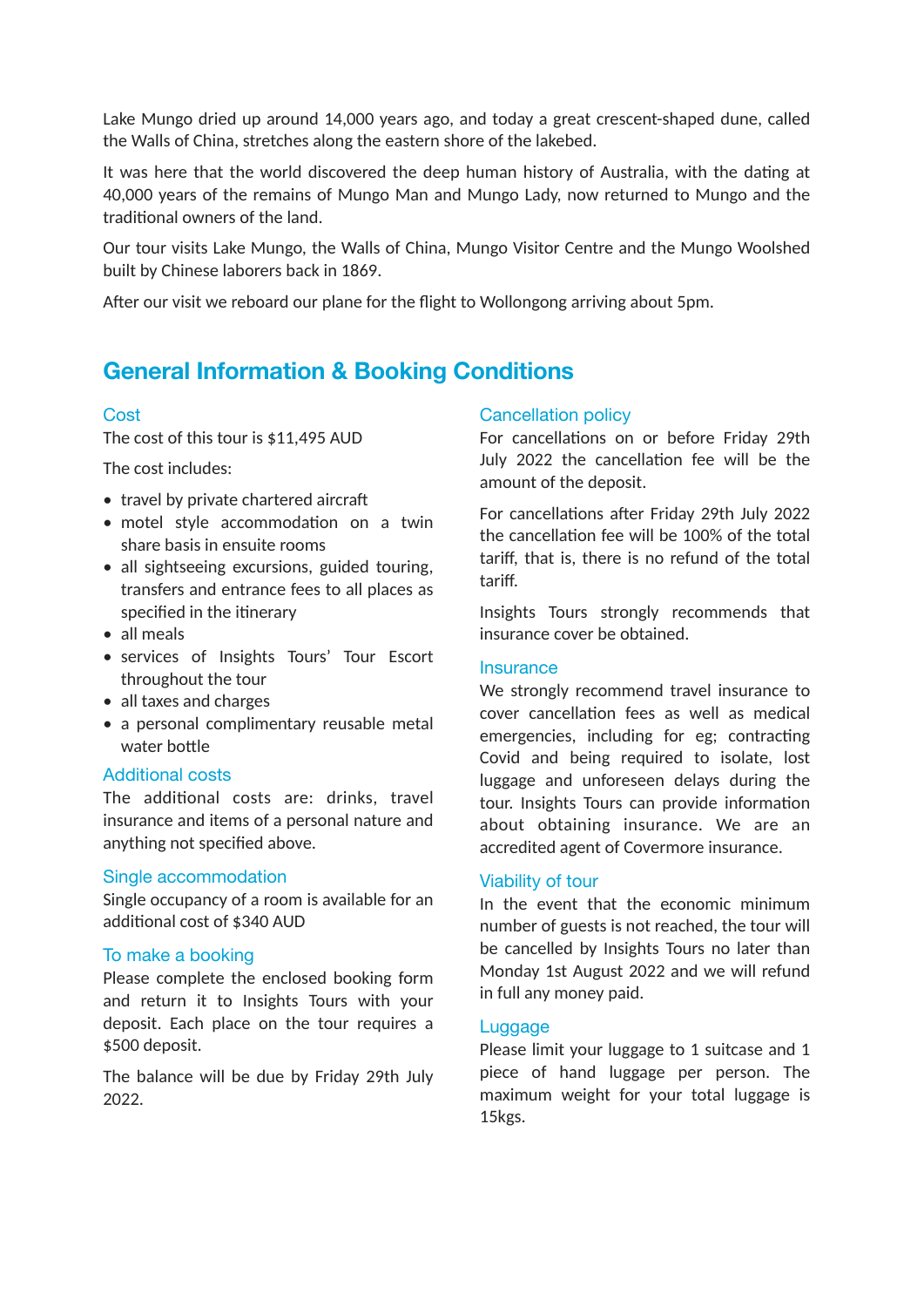#### **Guides**

Insights Tours has engaged our own proficient guides wherever we have advertised a guided tour in the itinerary.

#### Accommodation

Motel style accommodation with ensuite facilities.

#### Meals

All meals are included and are a set menu. We take care to ensure that the menu is varied throughout the tour. Please ensure that you carefully note any dietary or any other requests on your booking form so that we can oblige your requirements.

#### COVID-Safe

Insights Tours is an experienced COVID-Safe operator. All our tours operate pursuant to each respective state's Department of Health guidelines in operation at the time of travel.

#### Compliance with COVID-Safe practices

It is a condition that guests agree to comply with all COVID-Safe practices during the tour. Prior to departure detailed advice will be provided to you about both recommended and mandatory precautions eg wearing of masks may be required at some places; that will be necessary during the tour.

By signing the booking form, you agree to comply with all COVID-Safe practices and directions.

#### Vaccination certificate

To reduce the risk of contracting COVID-19 to the minimum practicable extent, Insights Tours requires as a condition of travel that:

1. all guests are fully vaccinated (unless medically exempted) including having received any government recommended boosters prior to the departure date; and

2. that guests provide evidence of their vaccination if requested.

Prior to the departure date, you must provide us, if requested, with a copy of your:

1. COVID-19 digital certificate; or

2. Your immunisation history statement.

which shows that you have received your COVID-19 vaccinations.

If we do not receive this by the departure date, you will be unable to travel.

#### Cancellation of your booking

If you cannot travel due to COVID-19 related reasons such as:

1. contracting the virus;

2. being required to isolate; or

3.not being fully vaccinated by the departure date

the normal cancellation conditions apply.

Insights Tours recommends that you obtain travel insurance.

#### Changes to the itinerary

There is always the chance that our itinerary could be delayed or curtailed in some way beyond our control. Except for prolonged or unexpected events, the tour will be conducted as closely as possible to the itinerary stated above. Every reasonable endeavour will be made to conduct the advertised itinerary however Insights Tours reserves the right to alter the itinerary in the event of unforeseen circumstances.

#### Force Majeure

Insights Tours will not be liable for any failure or delay in performing an obligation under this agreement that is due to any of the following causes, to the extent beyond its reasonable control: acts of God, accident, riots, war, terrorist act, epidemic, pandemic, quarantine, outbreaks of infectious disease or any other public health crisis, civil commotion, breakdown of communication facilities, natural catastrophes, governmental acts or omissions, changes in laws or regulations, national strikes, fire, explosion, generalised lack of availability of raw materials or energy.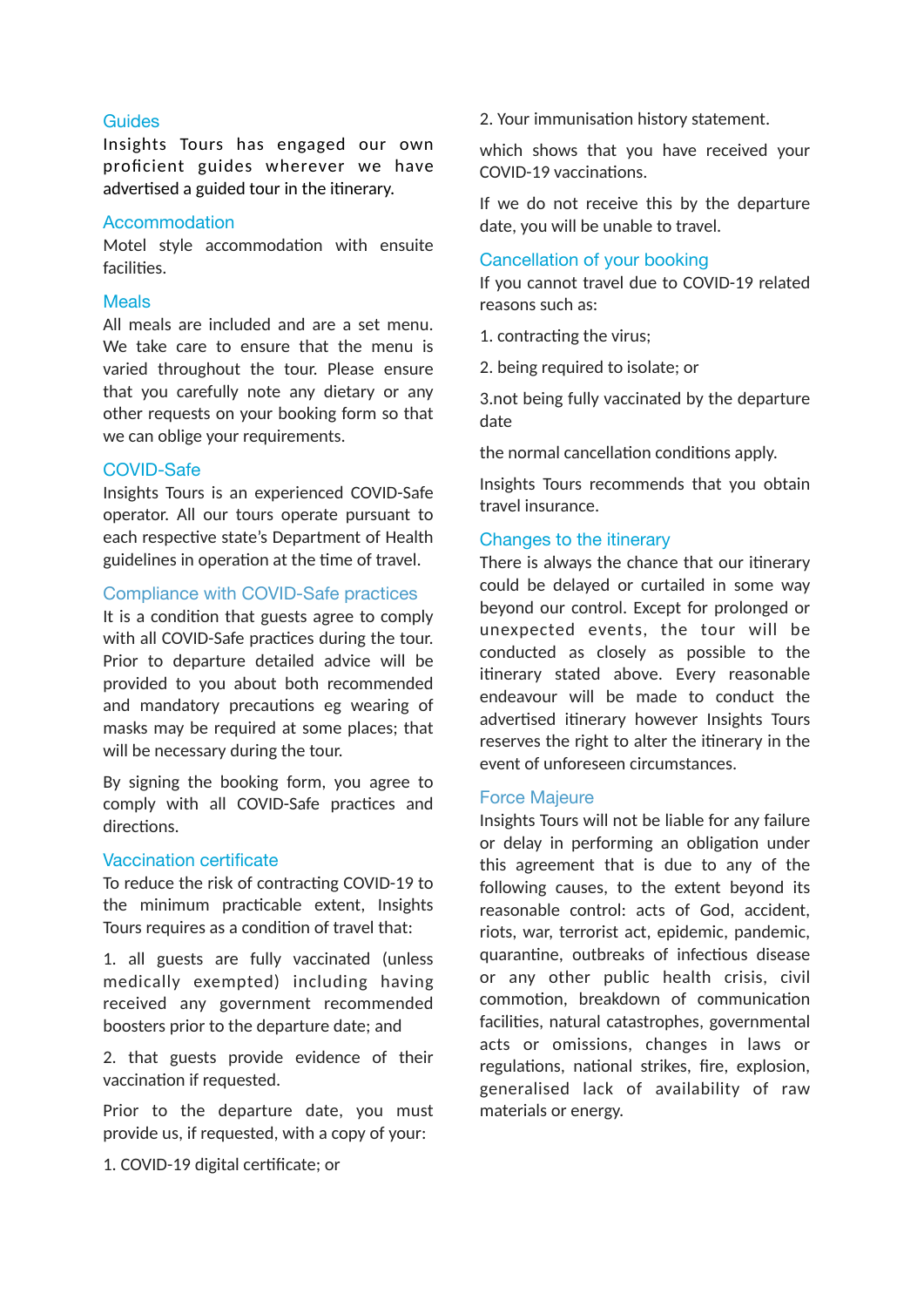#### Limitation of liability

Subject to Australian Consumer Law, Insights Tours does not accept any liability in contract, tort or otherwise for any injury, damage, loss, delay, additional expense or inconvenience caused by suppliers or third party providers over whom Insights Tours has no direct control.

Insights Tours not liable for force majeure or any other event which is beyond Insights Tours' control or which is not preventable by Insights Tours.

Insights Tours arranges and coordinates services provided by suppliers and Insights Tours cannot guarantee the performance of suppliers.

#### Privacy and your data

Insights Tours provides data about you to third parties only to the absolute minimum necessary to provide you with our advertised services. For example; we provide your name to accommodation providers for the purposes of registration as a guest where this is required by regulation.

#### **Aircraft**

The aircraft that we will be travelling in is Cessna Caravan turbo prop plane. Guest numbers will be limited to a maximum of 7 to ensure your safety and comfort. The aircraft has been chartered by Insights Tours from There by Air Pty Ltd. The Cessna Caravan offers a spacious interior, combined with first class safety and performance. It is powered by a Pratt and Whitney PT-6 Turboprop engine - one of the most reliable engines in the world.

Each guest has a window seat and because the aircraft has a high wing, each passenger is afforded uninterrupted viewing. There are air-stairs which provide easy access to the cabin.

## **About Insights Tours**

Insights Tours is a tour company operated by Paul, Brigitte and John Tuckerman. Our philosophy is to provide a tour with a spectrum of interesting visits, inspections and conveyances. We utilise chartered trains, coaches and aeroplanes and provide our guests with spacious and comfortable accommodation. Each tour is uniquely arranged to encompass the most interesting sights of the regions visited. Insights Tours engages our own guides to ensure that our passengers have the best insight into the location being visited.

Guest numbers are limited to ensure a commodious travelling experience and to ensure that visits and guided tours are of maximum benefit. This tour will be for a maximum of 7 guests. Each of our tours is personally escorted ensuring you can relax in the confidence that all of the pesky administrative details and arrangements are taken care of.

If you would like details or assistance with any booking, please contact John:

| Telephone: | (61) 02 4268 6581                          |
|------------|--------------------------------------------|
| Email:     | john@insightstours.com.au                  |
| Postal:    | PO Box 180 Thirroul NSW 2515               |
| In person: | (by appointment): 14 Allenby Parade, Bulli |